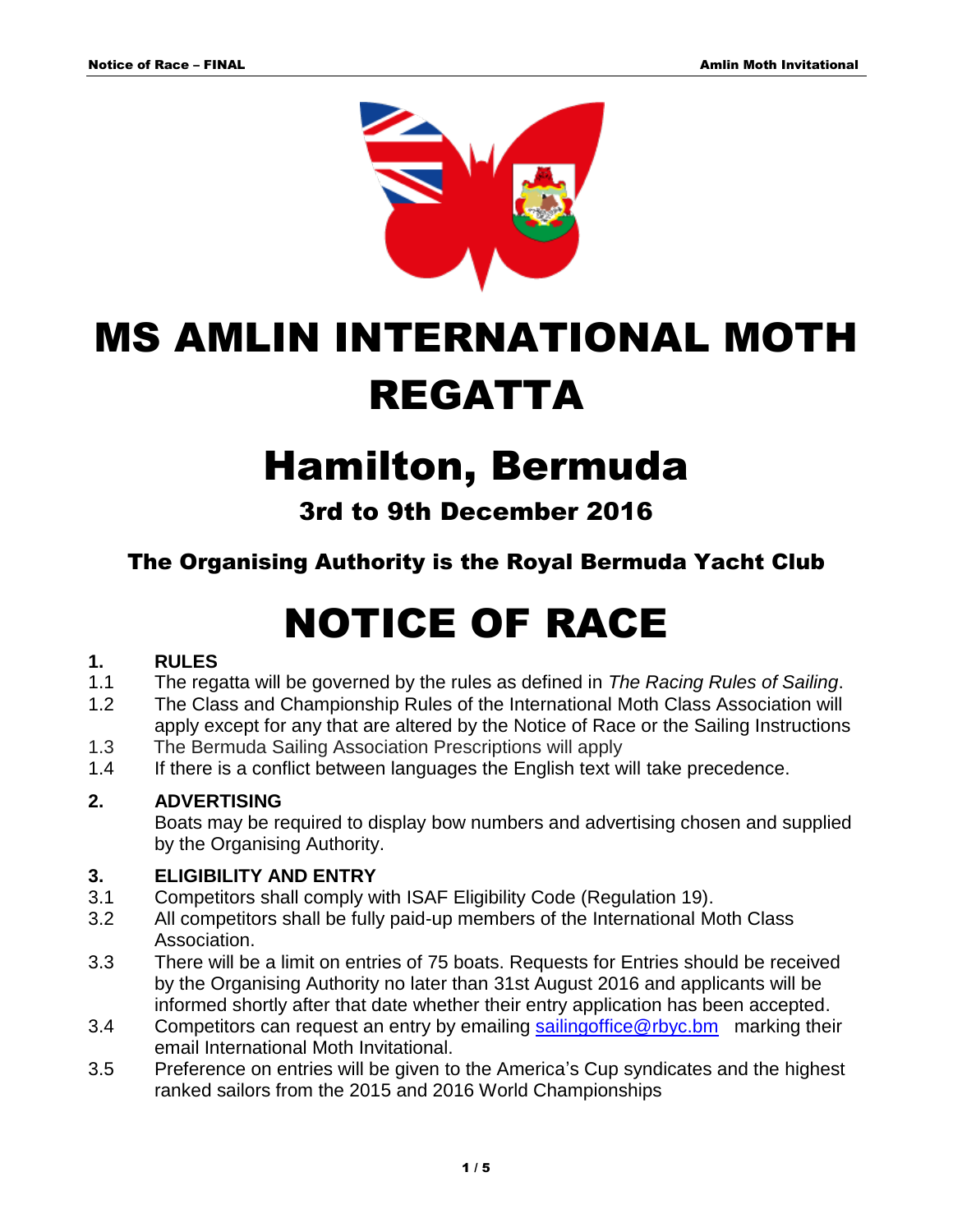#### **4. FEES**

- 4.1 Entry Fee: US \$ 250. This fee will include transport, if required, organised by the Organising Authority, of the boat from either Hayling Island, UK or New Jersey, USA and return
- 4.2 The entry fee must be paid by 30th September 2016 to confirm entry and is not refundable.

#### **5. FORMAT OF RACING**.

The Championship will be run as a Single Series

#### **6. SCHEDULE OF EVENTS**

6.1 The Championship schedule will be as follows;

| Friday 2 December                                                                                      | 0900 - 1800 | Measurement/Registration/Inspection      |
|--------------------------------------------------------------------------------------------------------|-------------|------------------------------------------|
| Saturday 3 December                                                                                    | 0900 - 1700 | Measurement/Registration/Inspection      |
|                                                                                                        | 1355        | MS Amlin Dash for Cash                   |
|                                                                                                        | 1730        | <b>Competitors' Briefing</b>             |
|                                                                                                        | 1800        | <b>Opening Reception</b>                 |
| Sunday 4 December                                                                                      | 1055        | Racing                                   |
| Monday 5 December                                                                                      | 1055        | Racing                                   |
| Tuesday 6 December                                                                                     | 1055        | Racing                                   |
| <b>Wednesday 7 December</b>                                                                            |             | Spare day                                |
| Thursday 8 December                                                                                    | 1055        | Racing                                   |
| Friday 9 December                                                                                      | 1025        | Racing                                   |
|                                                                                                        | 1730        | <b>Prize Giving and Closing Ceremony</b> |
| $\Omega_{\rm m}$ Eside: $\Omega$ Because he subtrace will be used constraint at a fixed defined $4.00$ |             |                                          |

6.2 On Friday 9 December there will be no warning signal after 1400.

#### **7. MEASUREMENT**

- 7.1 Each boat shall produce a valid measurement certificate for all equipment and sails for inspection at Registration
- 7.2 All boats will be inspected for class rules compliance prior to racing, according to the Schedule of Events. Additional spot measurement checks may be carried out during the Championship.
- 7.3 Equipment shall only be replaced with permission of the Race Committee.
- 7.4 A boat shall not change its rudder or dagger board or the T-foils used on them whilst afloat. The change may only be made whilst ashore.

#### **8. SAILING INSTRUCTIONS**

The Sailing Instructions will be available at registration.

#### **9. VENUE**

The 2016 Bermuda International Moth Invitational will be held at Royal Bermuda Yacht Club, Hamilton, Bermuda.

#### **10. THE COURSES**

Courses will be windward/leeward.

#### **11. PENALTY SYSTEM**

RRS 44.1 and RRS P2.1 are changed so that the Two-Turns penalty is replaced by a One-Turn penalty.

#### **12. SCORING**

12.1 The Low Points Scoring System of RRS Appendix A will apply.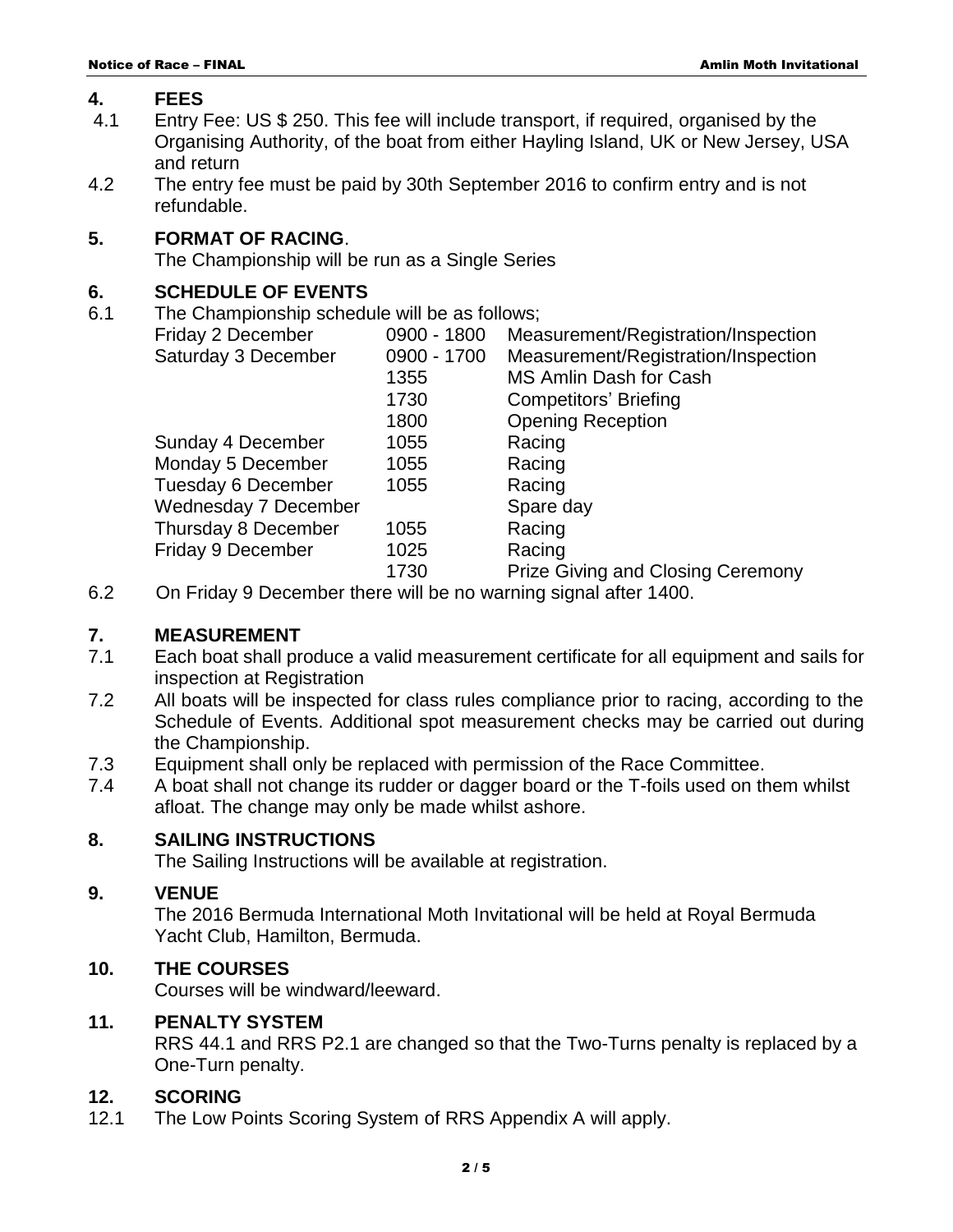12.2 At least 5 races are required to be completed to constitute the Championship.

#### **13. SUPPORT BOATS**

- 13.1 Support boats shall be marked with her national letters and shall register at the Race Office during the registration period.
- 13.2 If called upon support boats will be required to act as rescue boats.

#### **14. INTERNATIONAL JURY**

An International Jury will be appointed in accordance with RRS 91(b). Its decisions will be final as provided in RRS 70.5

#### **15. PRIZES**

Prizes for the Championships will be awarded to the top FIVE overall

First \$5000 Second \$2000 Third \$1500 Fourth \$1000 Fifth \$500

#### **16**. **RADIO COMMUNICATION**

Except in an emergency a boat shall neither make nor receive radio transmissions, text messages or cellular phone calls while racing.

#### **17. INSURANCE**

Each participating boat shall present a valid insurance certificate showing proof of third party liability coverage of at least US \$ 2,000,000 (or equivalent) per incident.

#### **18. RISK STATEMENT**

RRS 4 of the Racing Rules of Sailing states: "The responsibility for a boat's decision to participate in a race or to continue racing is hers alone."

Sailing is by its nature an unpredictable sport and therefore inherently involves an element of risk. By taking part in the event, each competitor agrees and acknowledges that:

- a) They are aware of the inherent element of risk involved in the sport and accept responsibility for the exposure of themselves, their crew and their boat to such inherent risk whilst taking part in the event;
- b) They are responsible for the safety of themselves, their crew, their boat and their other property whether afloat or ashore;
- c) They accept responsibility for any injury, damage or loss to the extent caused by their own actions or omission;
- d) Their boat is in good order, equipped to sail in the event and they are fit to participate;
- e) The provision of a race management team, patrol boats and other officials and volunteers by the event organiser does not relieve them of their own responsibilities;
- f) The provision of patrol boat cover is limited to such assistance, particularly in extreme weather conditions, as can be practically provided in the circumstances.

#### **19. MEDIA RIGHTS, CAMERAS AND ELECTRONIC EQUIPMENT**

19.1 By participating in the Regatta competitors automatically grant to the Organising Authority and their sponsors, the right in perpetuity to make, use and show, from time to time at their discretion, any motion pictures and live, taped or filmed television and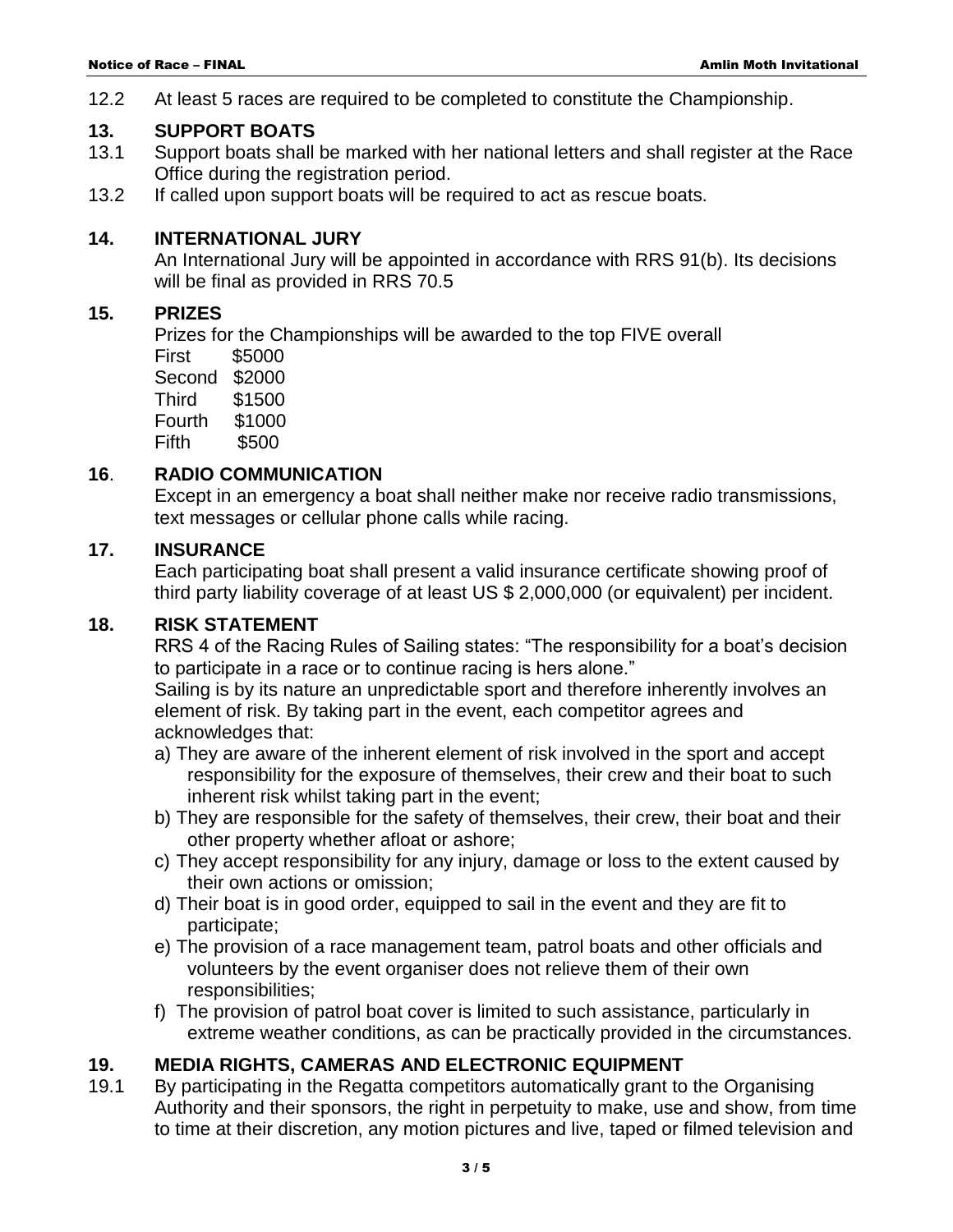other reproductions of the athlete during the period of competition without compensation.

- 19.2 Boats may be required to carry cameras, sound equipment or positioning equipment as specified by the Organising Authority.
- 19.3 Competitors may be required for interviews and press conferences at the Championship.

#### **20. FURTHER INFORMATION**

RBYC Sailing Secretary: Nicole Butterworth email [sailingoffice@rbyc.bm](mailto:sailingoffice@rbyc.bm)